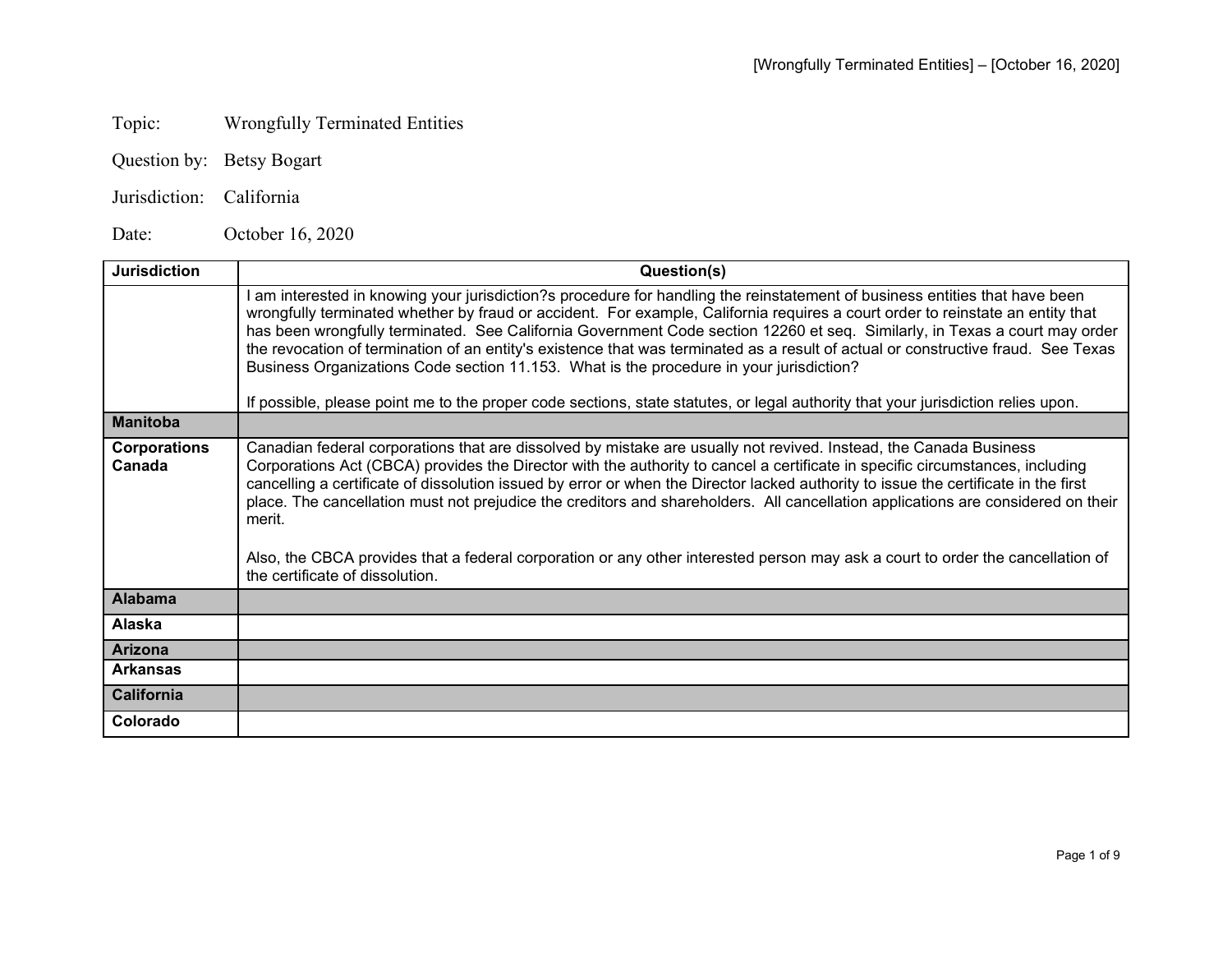| <b>Jurisdiction</b> | Question(s)                                                                                                                                                                                                                                                     |
|---------------------|-----------------------------------------------------------------------------------------------------------------------------------------------------------------------------------------------------------------------------------------------------------------|
|                     | I am interested in knowing your jurisdiction?s procedure for handling the reinstatement of business entities that have been                                                                                                                                     |
|                     | wrongfully terminated whether by fraud or accident. For example, California requires a court order to reinstate an entity that                                                                                                                                  |
|                     | has been wrongfully terminated. See California Government Code section 12260 et seq. Similarly, in Texas a court may order<br>the revocation of termination of an entity's existence that was terminated as a result of actual or constructive fraud. See Texas |
|                     | Business Organizations Code section 11.153. What is the procedure in your jurisdiction?                                                                                                                                                                         |
|                     |                                                                                                                                                                                                                                                                 |
|                     | If possible, please point me to the proper code sections, state statutes, or legal authority that your jurisdiction relies upon.                                                                                                                                |
| <b>Connecticut</b>  | In 2017, Connecticut adopted the new Model Limited Liability Company Act, which provides that LLCs can reinstate at any time                                                                                                                                    |
|                     | following any type of dissolution, unless dissolved by court order. CGS 34-267b.                                                                                                                                                                                |
|                     | https://nam12.safelinks.protection.outlook.com/?url=https%3A%2F%2Fcga.ct.gov%2Fcurrent%2Fpub%2Fchap 613a.htm%23                                                                                                                                                 |
|                     | sec 34-                                                                                                                                                                                                                                                         |
|                     | 267b&data=04%7C01%7Cpviverto%40azsos.gov%7Cf0414daa45c643df372c08d88b634f6a%7Cb4494a03f26d475dba4<br>139871e763531%7C1%7C0%7C637412606731171173%7CUnknown%7CTWFpbGZsb3d8eyJWljoiMC4wLjAwMDAiLCJQljoi                                                            |
|                     | V2luMzliLCJBTil6lk1haWwiLCJXVCl6Mn0%3D%7C1000&sdata=vTReSOzeF9zruFQ%2FkzapwIB9U1AvPnUssX8FJYkk                                                                                                                                                                  |
|                     | ysg%3D&reserved=0                                                                                                                                                                                                                                               |
|                     |                                                                                                                                                                                                                                                                 |
|                     | Corporations still fall under the older corporations act and can only reinstate following involuntary dissolution. CGS 33-892.                                                                                                                                  |
|                     | https://nam12.safelinks.protection.outlook.com/?url=https%3A%2F%2Fcga.ct.gov%2Fcurrent%2Fpub%2Fchap_601.htm%23s                                                                                                                                                 |
|                     | ec 33-                                                                                                                                                                                                                                                          |
|                     | 892&data=04%7C01%7Cpviverto%40azsos.gov%7Cf0414daa45c643df372c08d88b634f6a%7Cb4494a03f26d475dba41                                                                                                                                                               |
|                     | 39871e763531%7C1%7C0%7C637412606731171173%7CUnknown%7CTWFpbGZsb3d8eyJWljoiMC4wLjAwMDAiLCJQIjoiV                                                                                                                                                                 |
|                     | 2luMzliLCJBTil6lk1haWwiLCJXVCl6Mn0%3D%7C1000&sdata=d5NlelkDyoizV7m7W27DzUyvKHznDf500w5cp8Hrju4%3                                                                                                                                                                |
|                     | D&reserved=0                                                                                                                                                                                                                                                    |
|                     |                                                                                                                                                                                                                                                                 |
|                     | But a corporation may revoke its dissolution within 120 days of the effective date of the dissolution if authorized to do so. CGS<br>33-893                                                                                                                     |
|                     | https://nam12.safelinks.protection.outlook.com/?url=https%3A%2F%2Fcga.ct.gov%2Fcurrent%2Fpub%2Fchap 601.htm%23s                                                                                                                                                 |
|                     | ec 33-                                                                                                                                                                                                                                                          |
|                     | 883&data=04%7C01%7Cpviverto%40azsos.gov%7Cf0414daa45c643df372c08d88b634f6a%7Cb4494a03f26d475dba41                                                                                                                                                               |
|                     | 39871e763531%7C1%7C0%7C637412606731171173%7CUnknown%7CTWFpbGZsb3d8eyJWljoiMC4wLjAwMDAiLCJQljoiV                                                                                                                                                                 |
|                     | 2luMzliLCJBTil6lk1haWwiLCJXVCl6Mn0%3D%7C1000&sdata=GFDorQ797N6GNGbgtkSUMoNRUSsMdVCrHCkUCZh0                                                                                                                                                                     |
|                     | MHM%3D&reserved=0                                                                                                                                                                                                                                               |
| <b>Delaware</b>     |                                                                                                                                                                                                                                                                 |
| <b>District of</b>  |                                                                                                                                                                                                                                                                 |
| Columbia            |                                                                                                                                                                                                                                                                 |
| <b>Florida</b>      |                                                                                                                                                                                                                                                                 |
| Georgia             |                                                                                                                                                                                                                                                                 |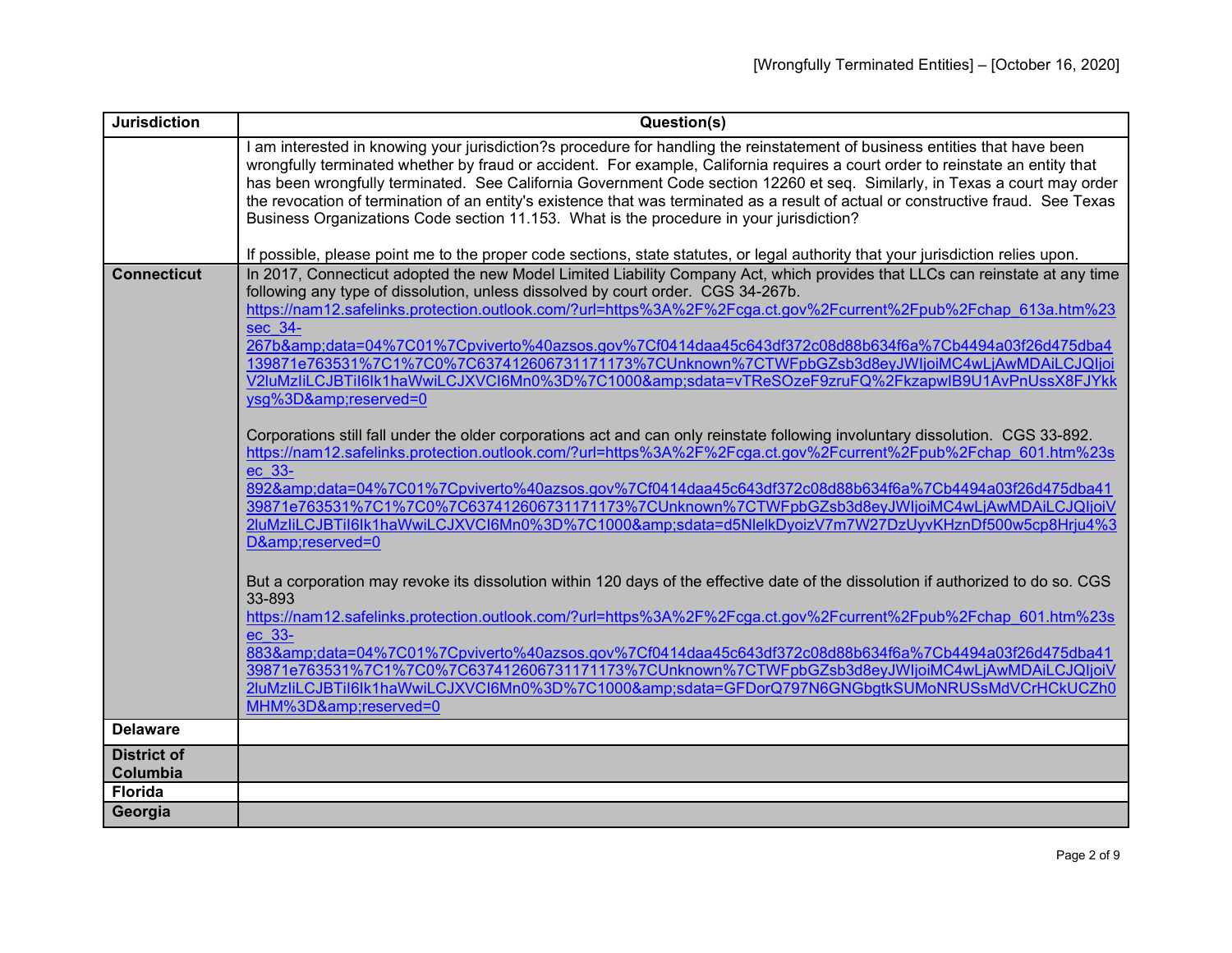| <b>Jurisdiction</b> | Question(s)                                                                                                                                                                                                                                                                                                                                                                                                                                                                                                                                                                                                                                                                                                                                                     |
|---------------------|-----------------------------------------------------------------------------------------------------------------------------------------------------------------------------------------------------------------------------------------------------------------------------------------------------------------------------------------------------------------------------------------------------------------------------------------------------------------------------------------------------------------------------------------------------------------------------------------------------------------------------------------------------------------------------------------------------------------------------------------------------------------|
|                     | I am interested in knowing your jurisdiction?s procedure for handling the reinstatement of business entities that have been<br>wrongfully terminated whether by fraud or accident. For example, California requires a court order to reinstate an entity that<br>has been wrongfully terminated. See California Government Code section 12260 et seq. Similarly, in Texas a court may order<br>the revocation of termination of an entity's existence that was terminated as a result of actual or constructive fraud. See Texas<br>Business Organizations Code section 11.153. What is the procedure in your jurisdiction?<br>If possible, please point me to the proper code sections, state statutes, or legal authority that your jurisdiction relies upon. |
| Hawaii              |                                                                                                                                                                                                                                                                                                                                                                                                                                                                                                                                                                                                                                                                                                                                                                 |
| Idaho               |                                                                                                                                                                                                                                                                                                                                                                                                                                                                                                                                                                                                                                                                                                                                                                 |
| <b>Illinois</b>     |                                                                                                                                                                                                                                                                                                                                                                                                                                                                                                                                                                                                                                                                                                                                                                 |
| Indiana             |                                                                                                                                                                                                                                                                                                                                                                                                                                                                                                                                                                                                                                                                                                                                                                 |
| lowa                |                                                                                                                                                                                                                                                                                                                                                                                                                                                                                                                                                                                                                                                                                                                                                                 |
| <b>Kansas</b>       |                                                                                                                                                                                                                                                                                                                                                                                                                                                                                                                                                                                                                                                                                                                                                                 |
| Kentucky            |                                                                                                                                                                                                                                                                                                                                                                                                                                                                                                                                                                                                                                                                                                                                                                 |
| Louisiana           | In Louisiana, any business entity that has been wrongfully terminated, would be required to get a court order to reinstate. This<br>is found in Louisiana Corporation Law R.S. 12:250.1 (B) and R.S. 12:1335.1 (B), respectively, for NP corp?s and LLC?s. The<br>only exception to that is a domestic business corporation--they have 5 years from the date of termination to reinstate w/o a<br>court order. They would file the prescribed SOS form in order to reinstate, but after 5 years have passed, they too would<br>require a court order.                                                                                                                                                                                                           |
|                     | Although we have had some fraudulent filings, none of the cases have resulted in terminating an entity, so we have not had to<br>deal with that scenario. (Most of the fraudulent filings we have found, have involved original filings or changes on an existing<br>entity.) If an entity had some type of fraudulent filing done on their company and it resulted in its termination, obviously, they<br>could submit a court order and we would honor the court order to have it reinstated.                                                                                                                                                                                                                                                                 |
| <b>Maine</b>        |                                                                                                                                                                                                                                                                                                                                                                                                                                                                                                                                                                                                                                                                                                                                                                 |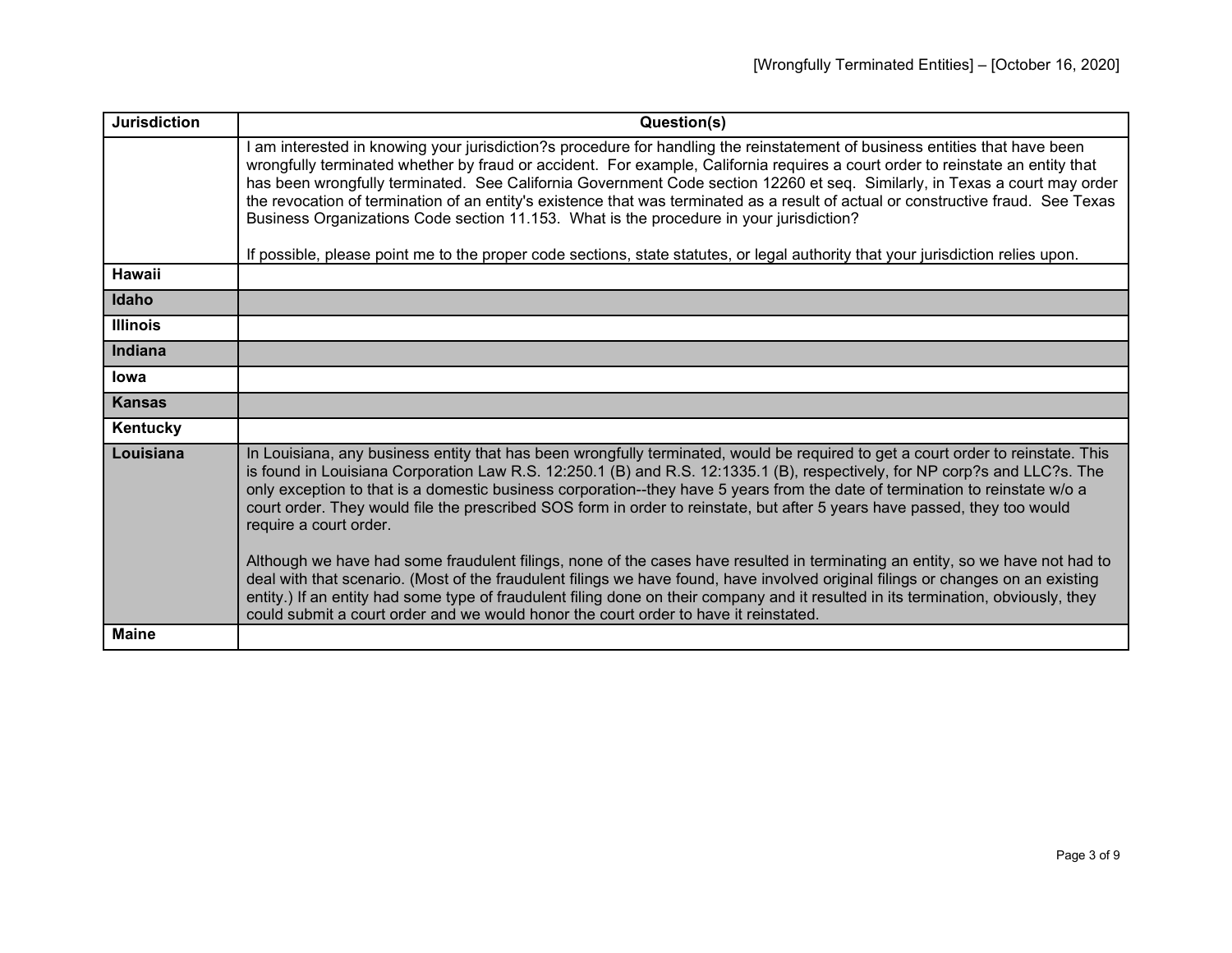| <b>Jurisdiction</b>  | Question(s)                                                                                                                                                                                                                                                                                                                                                                                                                                                                                                                                                                                                                 |
|----------------------|-----------------------------------------------------------------------------------------------------------------------------------------------------------------------------------------------------------------------------------------------------------------------------------------------------------------------------------------------------------------------------------------------------------------------------------------------------------------------------------------------------------------------------------------------------------------------------------------------------------------------------|
|                      | I am interested in knowing your jurisdiction?s procedure for handling the reinstatement of business entities that have been<br>wrongfully terminated whether by fraud or accident. For example, California requires a court order to reinstate an entity that<br>has been wrongfully terminated. See California Government Code section 12260 et seq. Similarly, in Texas a court may order<br>the revocation of termination of an entity's existence that was terminated as a result of actual or constructive fraud. See Texas<br>Business Organizations Code section 11.153. What is the procedure in your jurisdiction? |
|                      | If possible, please point me to the proper code sections, state statutes, or legal authority that your jurisdiction relies upon.                                                                                                                                                                                                                                                                                                                                                                                                                                                                                            |
| <b>Maryland</b>      | Our Department actually supported legislation in 2016 (codified in the Maryland Code, Corporations and Associations Article<br>?1-201.1) that created a process for voiding fraudulently filed documents, and providing for rights of appeal. We probably only<br>receive about 50 of these affidavits each year.                                                                                                                                                                                                                                                                                                           |
|                      | https://nam12.safelinks.protection.outlook.com/?url=http%3A%2F%2Fmgaleg.maryland.gov%2Fmgawebsite%2Flaws%2FStat<br>uteText%3Farticle%3Dgca%26section%3D1-                                                                                                                                                                                                                                                                                                                                                                                                                                                                   |
|                      | 201.1%26enactments%3Dtrue&data=04%7C01%7Cpviverto%40azsos.gov%7C68651a1c34554dca56fd08d8721b5e40%                                                                                                                                                                                                                                                                                                                                                                                                                                                                                                                           |
|                      | 7Cb4494a03f26d475dba4139871e763531%7C1%7C0%7C637384809620796171%7CUnknown%7CTWFpbGZsb3d8eyJWljoi<br>MC4wLjAwMDAiLCJQljoiV2luMzliLCJBTil6lk1haWwiLCJXVCl6Mn0%3D%7C2000&sdata=5JA7lC6YsZH5HGlxm7sTVTk                                                                                                                                                                                                                                                                                                                                                                                                                         |
|                      | eretFAm5H2IKozPzp%2FWg%3D&reserved=0                                                                                                                                                                                                                                                                                                                                                                                                                                                                                                                                                                                        |
|                      | Notably, this statute encompasses unauthorized or fraudulent filings, but not necessarily filings made by "mistake". If someone<br>says (as recently happened) that a year ago they meant to file a name change, but instead created a new entity, there is no<br>recourse available to correct that mistake. Also, occasionally the availability of this process results in back-and-forths between<br>competing interests when the issue should probably be litigated. But generally, it is a more efficient and less expensive option<br>for customers.                                                                  |
| <b>Massachusetts</b> |                                                                                                                                                                                                                                                                                                                                                                                                                                                                                                                                                                                                                             |
| <b>Michigan</b>      |                                                                                                                                                                                                                                                                                                                                                                                                                                                                                                                                                                                                                             |
| <b>Minnesota</b>     |                                                                                                                                                                                                                                                                                                                                                                                                                                                                                                                                                                                                                             |
| <b>Mississippi</b>   |                                                                                                                                                                                                                                                                                                                                                                                                                                                                                                                                                                                                                             |
| <b>Missouri</b>      |                                                                                                                                                                                                                                                                                                                                                                                                                                                                                                                                                                                                                             |
| <b>Montana</b>       |                                                                                                                                                                                                                                                                                                                                                                                                                                                                                                                                                                                                                             |
| <b>Nebraska</b>      |                                                                                                                                                                                                                                                                                                                                                                                                                                                                                                                                                                                                                             |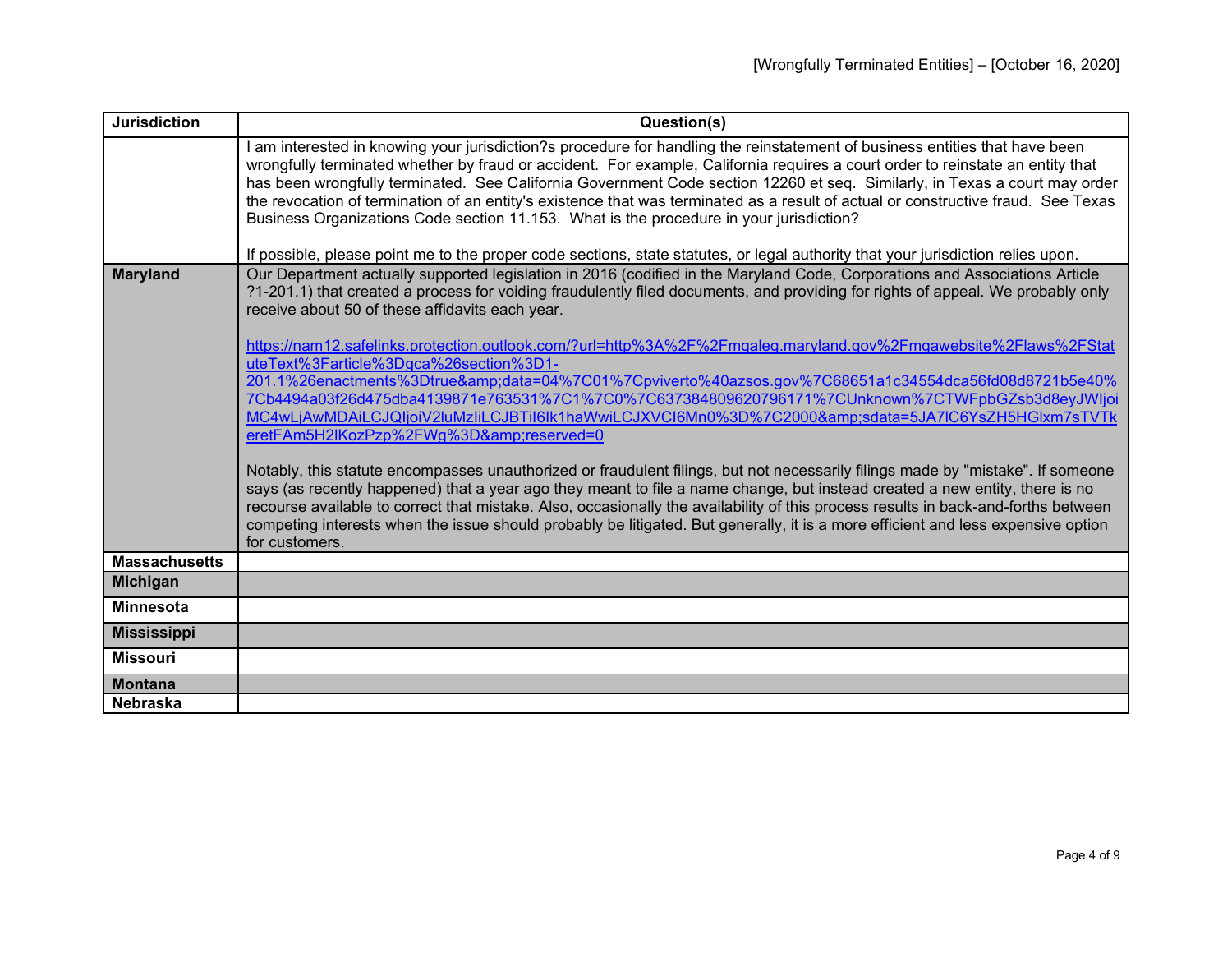| <b>Jurisdiction</b>   | Question(s)                                                                                                                                                                                                                                                    |
|-----------------------|----------------------------------------------------------------------------------------------------------------------------------------------------------------------------------------------------------------------------------------------------------------|
|                       | I am interested in knowing your jurisdiction?s procedure for handling the reinstatement of business entities that have been                                                                                                                                    |
|                       | wrongfully terminated whether by fraud or accident. For example, California requires a court order to reinstate an entity that<br>has been wrongfully terminated. See California Government Code section 12260 et seq. Similarly, in Texas a court may order   |
|                       | the revocation of termination of an entity's existence that was terminated as a result of actual or constructive fraud. See Texas                                                                                                                              |
|                       | Business Organizations Code section 11.153. What is the procedure in your jurisdiction?                                                                                                                                                                        |
|                       |                                                                                                                                                                                                                                                                |
|                       | If possible, please point me to the proper code sections, state statutes, or legal authority that your jurisdiction relies upon.                                                                                                                               |
| <b>Nevada</b>         | Nevada will also honor a court order in a matter like that, however, in addition, our office has statutory authority to make                                                                                                                                   |
|                       | administrative changes and remove fraudulent filings following an investigation and determination of fraud. We update the<br>record via an Officer?s Statement/Affidavit signed by the Deputy and return the entity to the status it was prior to termination. |
|                       | We may also refer the case to the Attorney General?s office for prosecution.                                                                                                                                                                                   |
|                       |                                                                                                                                                                                                                                                                |
|                       | https://nam12.safelinks.protection.outlook.com/?url=https%3A%2F%2Fwww.leg.state.nv.us%2FNRS%2FNRS-                                                                                                                                                             |
|                       | 225.html%23NRS225Sec084&data=04%7C01%7Cpviverto%40azsos.gov%7C68651a1c34554dca56fd08d8721b5e40%7                                                                                                                                                               |
|                       | Cb4494a03f26d475dba4139871e763531%7C1%7C0%7C637384809620796171%7CUnknown%7CTWFpbGZsb3d8eyJWljoi                                                                                                                                                                |
|                       | MC4wLjAwMDAiLCJQljoiV2luMzliLCJBTil6lk1haWwiLCJXVCl6Mn0%3D%7C2000&sdata=Go7OK7qmchFLCLEMfFDQw                                                                                                                                                                  |
|                       | ua39ugZtj%2BBQlHdP7SqjKA%3D&reserved=0                                                                                                                                                                                                                         |
|                       | https://nam12.safelinks.protection.outlook.com/?url=https%3A%2F%2Fwww.leg.state.nv.us%2FNAC%2FNAC-                                                                                                                                                             |
|                       | 225.html%23NAC225Sec020&data=04%7C01%7Cpviverto%40azsos.gov%7C68651a1c34554dca56fd08d8721b5e40%7                                                                                                                                                               |
|                       | Cb4494a03f26d475dba4139871e763531%7C1%7C0%7C637384809620806159%7CUnknown%7CTWFpbGZsb3d8eyJWljoi                                                                                                                                                                |
|                       | MC4wLjAwMDAiLCJQIjoiV2luMzliLCJBTil6lk1haWwiLCJXVCl6Mn0%3D%7C2000&sdata=GepdLkUDSQzeNyaL240nrkf                                                                                                                                                                |
|                       | Y0jBzKvKH4BrK1ao35Jw%3D&reserved=0                                                                                                                                                                                                                             |
|                       |                                                                                                                                                                                                                                                                |
| <b>New Hampshire</b>  |                                                                                                                                                                                                                                                                |
|                       |                                                                                                                                                                                                                                                                |
| <b>New Jersey</b>     |                                                                                                                                                                                                                                                                |
| <b>New Mexico</b>     |                                                                                                                                                                                                                                                                |
| <b>New York</b>       |                                                                                                                                                                                                                                                                |
| <b>North Carolina</b> |                                                                                                                                                                                                                                                                |
|                       |                                                                                                                                                                                                                                                                |
| <b>North Dakota</b>   |                                                                                                                                                                                                                                                                |
| Ohio                  |                                                                                                                                                                                                                                                                |
|                       |                                                                                                                                                                                                                                                                |
| <b>Oklahoma</b>       |                                                                                                                                                                                                                                                                |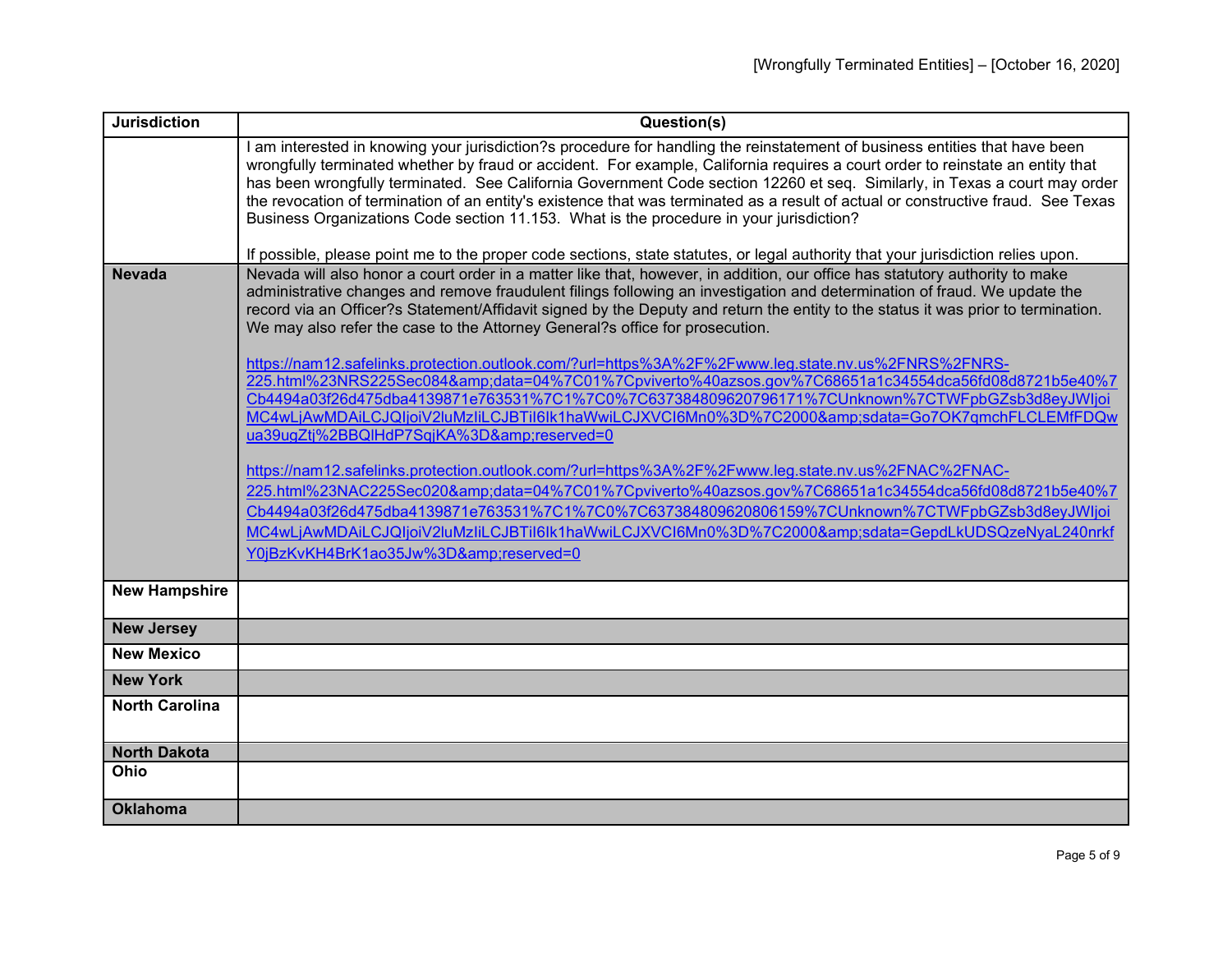| <b>Jurisdiction</b>   | Question(s)                                                                                                                                                                                                                                                                                                                                                                                                                                                                                                                                                                                                                                                                                                                                                     |
|-----------------------|-----------------------------------------------------------------------------------------------------------------------------------------------------------------------------------------------------------------------------------------------------------------------------------------------------------------------------------------------------------------------------------------------------------------------------------------------------------------------------------------------------------------------------------------------------------------------------------------------------------------------------------------------------------------------------------------------------------------------------------------------------------------|
|                       | I am interested in knowing your jurisdiction?s procedure for handling the reinstatement of business entities that have been<br>wrongfully terminated whether by fraud or accident. For example, California requires a court order to reinstate an entity that<br>has been wrongfully terminated. See California Government Code section 12260 et seq. Similarly, in Texas a court may order<br>the revocation of termination of an entity's existence that was terminated as a result of actual or constructive fraud. See Texas<br>Business Organizations Code section 11.153. What is the procedure in your jurisdiction?<br>If possible, please point me to the proper code sections, state statutes, or legal authority that your jurisdiction relies upon. |
| Oregon                |                                                                                                                                                                                                                                                                                                                                                                                                                                                                                                                                                                                                                                                                                                                                                                 |
| Pennsylvania          |                                                                                                                                                                                                                                                                                                                                                                                                                                                                                                                                                                                                                                                                                                                                                                 |
| Rhode Island          |                                                                                                                                                                                                                                                                                                                                                                                                                                                                                                                                                                                                                                                                                                                                                                 |
| <b>South Carolina</b> |                                                                                                                                                                                                                                                                                                                                                                                                                                                                                                                                                                                                                                                                                                                                                                 |
| <b>South Dakota</b>   |                                                                                                                                                                                                                                                                                                                                                                                                                                                                                                                                                                                                                                                                                                                                                                 |
| Tennessee             |                                                                                                                                                                                                                                                                                                                                                                                                                                                                                                                                                                                                                                                                                                                                                                 |
| <b>Texas</b>          |                                                                                                                                                                                                                                                                                                                                                                                                                                                                                                                                                                                                                                                                                                                                                                 |
| <b>Utah</b>           |                                                                                                                                                                                                                                                                                                                                                                                                                                                                                                                                                                                                                                                                                                                                                                 |
| Vermont               |                                                                                                                                                                                                                                                                                                                                                                                                                                                                                                                                                                                                                                                                                                                                                                 |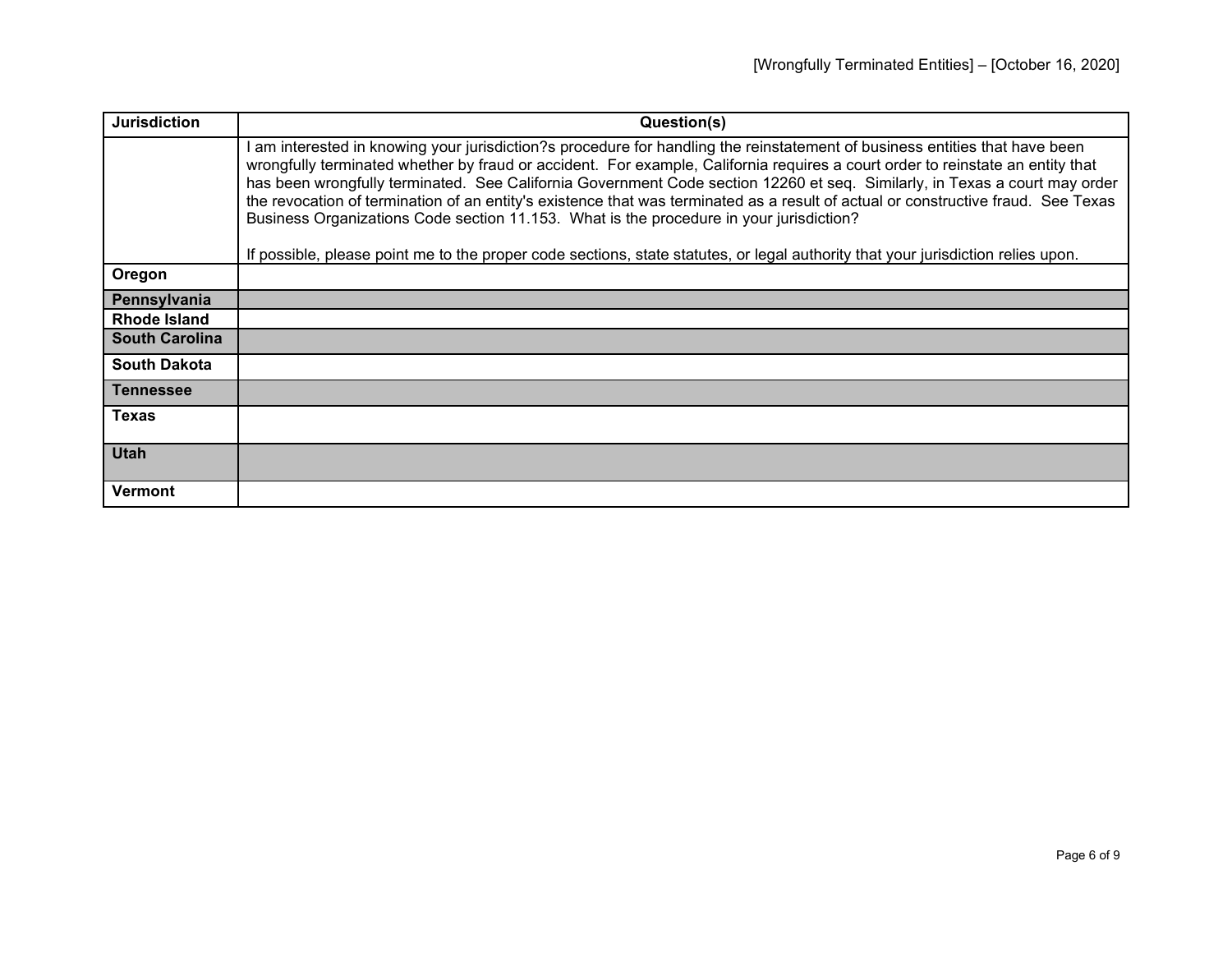| <b>Jurisdiction</b>  | Question(s)                                                                                                                                                                                                                                                                                                                                                                                                                                                                                                                                                                                                                                                                                                                                                                                                                                                                                                                                                                                                                                                                                                                                                                                                                                                                                                                                                                                                                                                                                                                                                                                                                                                                                                                                                                            |
|----------------------|----------------------------------------------------------------------------------------------------------------------------------------------------------------------------------------------------------------------------------------------------------------------------------------------------------------------------------------------------------------------------------------------------------------------------------------------------------------------------------------------------------------------------------------------------------------------------------------------------------------------------------------------------------------------------------------------------------------------------------------------------------------------------------------------------------------------------------------------------------------------------------------------------------------------------------------------------------------------------------------------------------------------------------------------------------------------------------------------------------------------------------------------------------------------------------------------------------------------------------------------------------------------------------------------------------------------------------------------------------------------------------------------------------------------------------------------------------------------------------------------------------------------------------------------------------------------------------------------------------------------------------------------------------------------------------------------------------------------------------------------------------------------------------------|
|                      | am interested in knowing your jurisdiction?s procedure for handling the reinstatement of business entities that have been<br>wrongfully terminated whether by fraud or accident. For example, California requires a court order to reinstate an entity that<br>has been wrongfully terminated. See California Government Code section 12260 et seq. Similarly, in Texas a court may order<br>the revocation of termination of an entity's existence that was terminated as a result of actual or constructive fraud. See Texas<br>Business Organizations Code section 11.153. What is the procedure in your jurisdiction?                                                                                                                                                                                                                                                                                                                                                                                                                                                                                                                                                                                                                                                                                                                                                                                                                                                                                                                                                                                                                                                                                                                                                              |
|                      | If possible, please point me to the proper code sections, state statutes, or legal authority that your jurisdiction relies upon.                                                                                                                                                                                                                                                                                                                                                                                                                                                                                                                                                                                                                                                                                                                                                                                                                                                                                                                                                                                                                                                                                                                                                                                                                                                                                                                                                                                                                                                                                                                                                                                                                                                       |
| Virginia             | Betsy, we generally take the position that the termination of an improperly terminated entity should be reversed. This can be<br>accomplished by a petition to the Commission by the entity. See subsection E of Section 13.1-<br>1004 <https: ?url="https%3A%2F%2Flaw.lis.virginia.gov%2Fvacode%2Ftitle13.1%2Fc&lt;br" nam12.safelinks.protection.outlook.com="">hapter12%2Fsection13.1-<br/>1004%2F&amp;data=04%7C01%7Cpviverto%40azsos.gov%7C32c15097d7634110203b08d8750e9563%7Cb4494a03f26d47<br/>5dba4139871e763531%7C1%7C0%7C637388052791355956%7CUnknown%7CTWFpbGZsb3d8eyJWljoiMC4wLjAwMDAiLC<br/>JQIjoiV2luMzIiLCJBTil6lk1haWwiLCJXVCl6Mn0%3D%7C1000&amp;sdata=7sYdPdbHGCn3e5zX9mA3r4YEQq333joBYI3K%<br/>2FTwSJd4%3D&amp;reserved=0&gt; of the Code of Virginia.<br/>A less formal approach was introduced, I believe in 2014, to allow the Clerk of the Commission to determine whether the<br/>person who signed or delivered the document was without authority to act on behalf of the entity and, if so, to adjust our<br/>records. See subsection D of Section 12.1-<br/>19<https: ?url="https%3A%2F%2Flaw.lis.virginia.gov%2Fvacode%2Ftitle13.1%2Fcha&lt;br" nam12.safelinks.protection.outlook.com="">pter12%2Fsection12.1-<br/>19%2F&amp;data=04%7C01%7Cpviverto%40azsos.gov%7C32c15097d7634110203b08d8750e9563%7Cb4494a03f26d475d<br/>ba4139871e763531%7C1%7C0%7C637388052791355956%7CUnknown%7CTWFpbGZsb3d8eyJWljoiMC4wLjAwMDAiLCJ<br/>QljoiV2luMzliLCJBTil6lk1haWwiLCJXVCl6Mn0%3D%7C1000&amp;sdata=Z6YibZUnBTNwYkEa0ytWp%2FRccJ4Xa2wpzVri<br/>AepWOYE%3D&amp;reserved=0&gt; of the Code of Virginia.<br/>If an entity chooses to reinstate as opposed to using one of these remedies, the wrongful termination remains a part of its<br/>record.</https:></https:> |
| Washington           |                                                                                                                                                                                                                                                                                                                                                                                                                                                                                                                                                                                                                                                                                                                                                                                                                                                                                                                                                                                                                                                                                                                                                                                                                                                                                                                                                                                                                                                                                                                                                                                                                                                                                                                                                                                        |
| <b>West Virginia</b> |                                                                                                                                                                                                                                                                                                                                                                                                                                                                                                                                                                                                                                                                                                                                                                                                                                                                                                                                                                                                                                                                                                                                                                                                                                                                                                                                                                                                                                                                                                                                                                                                                                                                                                                                                                                        |
| Wisconsin            |                                                                                                                                                                                                                                                                                                                                                                                                                                                                                                                                                                                                                                                                                                                                                                                                                                                                                                                                                                                                                                                                                                                                                                                                                                                                                                                                                                                                                                                                                                                                                                                                                                                                                                                                                                                        |
| Wyoming              |                                                                                                                                                                                                                                                                                                                                                                                                                                                                                                                                                                                                                                                                                                                                                                                                                                                                                                                                                                                                                                                                                                                                                                                                                                                                                                                                                                                                                                                                                                                                                                                                                                                                                                                                                                                        |

## **Additional comments:**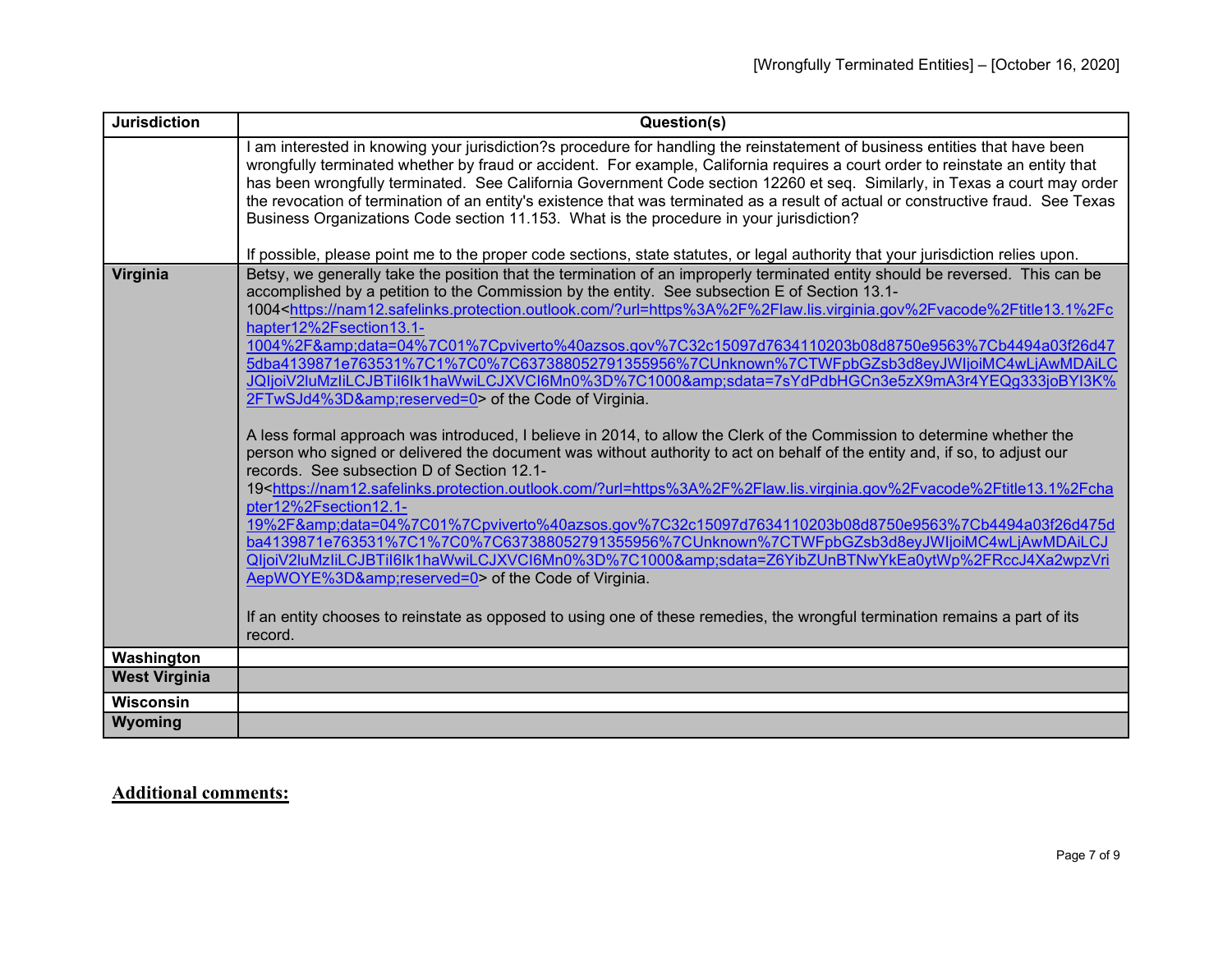## **Full text of email:**

I am interested in knowing your jurisdiction?s procedure for handling the reinstatement of business entities that have been wrongfully terminated whether by fraud or accident. For example, California requires a court order to reinstate an entity that has been wrongfully terminated. See California Government Code section 12260 et seq. Similarly, in Texas a court may order the revocation of termination of an entity's existence that was terminated as a result of actual or constructive fraud. See Texas Business Organizations Code section 11.153. What is the procedure in your jurisdiction?

If possible, please point me to the proper code sections, state statutes, or legal authority that your jurisdiction relies upon.

Kenny Nguyen Attorney Business Programs Division California Secretary of State [knguyen2@sos.ca.gov<mailto:knguyen2@sos.ca.gov>](mailto:knguyen2@sos.ca.gov%3cmailto:knguyen2@sos.ca.gov)

916-603-7900

---------

[cid:a7f3ac7a-53cb-4975-ac60-

ab7ce93100b2][<https://nam12.safelinks.protection.outlook.com/?url=http%3A%2F%2Fbizfile.sos.ca.gov%2F&amp;data=04%7C01%7Cpviverto%](https://nam12.safelinks.protection.outlook.com/?url=http%3A%2F%2Fbizfile.sos.ca.gov%2F&data=04%7C01%7Cpviverto%40azsos.gov%7C7e16a8e4cc754a2d1f6508d8720d5e16%7Cb4494a03f26d475dba4139871e763531%7C1%7C0%7C637384749029778570%7CUnknown%7CTWFpbGZsb3d8eyJWIjoiMC4wLjAwMDAiLCJQIjoiV2luMzIiLCJBTiI6Ik1haWwiLCJXVCI6Mn0%3D%7C1000&sdata=%2FQ8BrSe4yufc%2BoooybkbhEOblTysLAzvgabbG6RtF1k%3D&reserved=0) [40azsos.gov%7C7e16a8e4cc754a2d1f6508d8720d5e16%7Cb4494a03f26d475dba4139871e763531%7C1%7C0%7C637384749029778570%7C](https://nam12.safelinks.protection.outlook.com/?url=http%3A%2F%2Fbizfile.sos.ca.gov%2F&data=04%7C01%7Cpviverto%40azsos.gov%7C7e16a8e4cc754a2d1f6508d8720d5e16%7Cb4494a03f26d475dba4139871e763531%7C1%7C0%7C637384749029778570%7CUnknown%7CTWFpbGZsb3d8eyJWIjoiMC4wLjAwMDAiLCJQIjoiV2luMzIiLCJBTiI6Ik1haWwiLCJXVCI6Mn0%3D%7C1000&sdata=%2FQ8BrSe4yufc%2BoooybkbhEOblTysLAzvgabbG6RtF1k%3D&reserved=0) [Unknown%7CTWFpbGZsb3d8eyJWIjoiMC4wLjAwMDAiLCJQIjoiV2luMzIiLCJBTiI6Ik1haWwiLCJXVCI6Mn0%3D%7C1000&sdata=%2FQ8Br](https://nam12.safelinks.protection.outlook.com/?url=http%3A%2F%2Fbizfile.sos.ca.gov%2F&data=04%7C01%7Cpviverto%40azsos.gov%7C7e16a8e4cc754a2d1f6508d8720d5e16%7Cb4494a03f26d475dba4139871e763531%7C1%7C0%7C637384749029778570%7CUnknown%7CTWFpbGZsb3d8eyJWIjoiMC4wLjAwMDAiLCJQIjoiV2luMzIiLCJBTiI6Ik1haWwiLCJXVCI6Mn0%3D%7C1000&sdata=%2FQ8BrSe4yufc%2BoooybkbhEOblTysLAzvgabbG6RtF1k%3D&reserved=0) Se4yufc%2BoooybkbhEOblTysLAzygabbG6RtF1k%3D&amp:reserved=0>

Making it easier to do business in California!

Betsy Bogart Business Programs Division Chief California Business Connect Co-Sponsor California Secretary of State [betsy.bogart@sos.ca.gov<mailto:betsy.bogart@sos.ca.gov>](mailto:betsy.bogart@sos.ca.gov%3cmailto:betsy.bogart@sos.ca.gov)

916 695-1197

[cid:3bf1301c-da03-4707-9b1d-048d166f81e2]

bizfile.sos.ca.gov